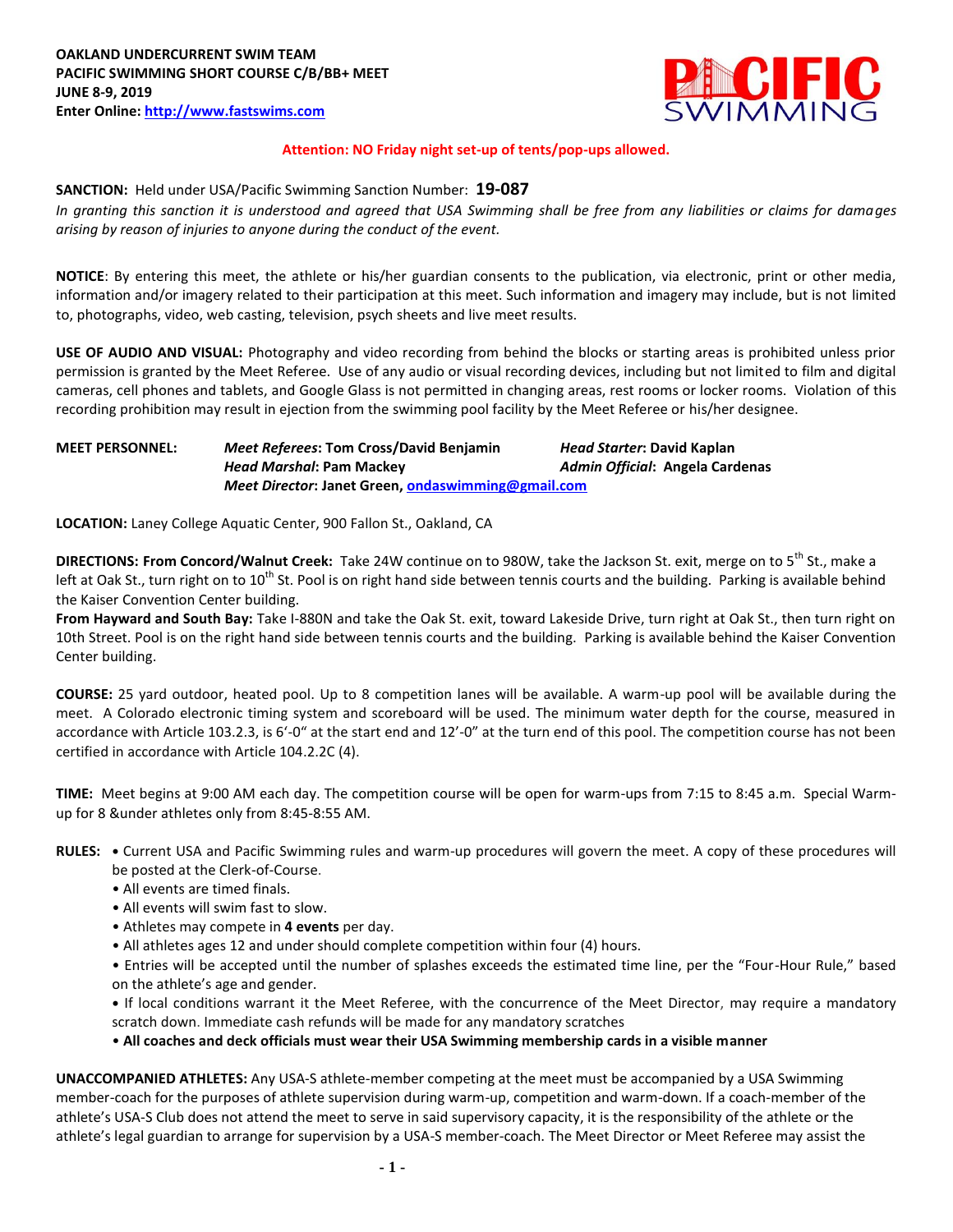athlete in making arrangements for such supervision; however, it is recommended that such arrangements be made in advance of the meet by the athlete's USA-S Club Member-Coach.

**RACING STARTS:** Athletes must be certified by a USA-S member-coach as being proficient in performing a racing start or must start the race in the water. It is the responsibility of the athlete or the athlete's legal guardian to ensure compliance with this requirement.

- **RESTRICTIONS:** Smoking and the use of other tobacco products is prohibited on the pool deck, in the locker rooms, in spectator seating, in standing areas and in all areas used by athletes, during the meet and during warm-up periods.
	- Sale and use of alcoholic beverages is prohibited in all areas of the meet venue.
	- No glass containers are allowed in the meet venue.
	- No propane heater is permitted except for snack bar/meet operations.
	- All shelters must be properly secured.
	- Deck Changes are prohibited.
	- All animals, except service animals, are prohibited from all areas of the competition venue.

• Destructive devices, to include but not limited to, explosive devices and equipment, firearms (open or concealed), blades, knives, mace, stun guns and blunt objects are strictly prohibited in the swimming facility and its surrounding areas. If observed, the Meet Referee or his/her designee may ask that these devices be stored safely away from the public or removed from the facility. Noncompliance may result in the reporting to law enforcement authorities and ejection from the facility. Law enforcement officers (LEO) are exempt per applicable laws.

• Operation of a drone or any other flying apparatus is prohibited over the venue (pools, athlete/coach area, spectator area and open ceiling locker rooms) any time athletes, coaches, official and/or spectators are present.

- Coaches, parents and siblings may not use the pool
- ONLY HOSTING CLUB, VENDOR AND COACHES' TENTS ARE ALLOWED ON THE POOL DECK

• ONLY COACHES, ATHLETES, TIMERS AND MEET STAFF ARE ALLOWED BEHIND THE STARTING BLOCKS DURING WARMUPS AND WHILE MEET IS IN SESSION.

**ELIGIBILITY:** • Athletes must be current members of USA Swimming and enter their name and registration number on the meet entry card as they are shown on their Registration Card. If this is not done, it may be difficult to match the athlete with the registration and times database. The meet host will check all athlete registrations against the SWIMS database and if not found to be registered, the Meet Director shall accept the registration at the meet (a \$10 surcharge will be added to the regular registration fee). Duplicate registrations will be refunded by mail.

• Athletes in the "BB" Division must have met at least the listed USA-S Motivational "BB" time standard. Athletes in the "B" Division must have met at least the listed "B" time standard. All entry times slower than the listed "B" time standard will be in the "C" Division. For 8&U, athletes in the "A" division must have met at least the listed Pacific Swimming "A" time standard.

• Entries with **"NO TIME" will be accepted.**

• Entry times submitted for this meet will be checked against a computer database and may be changed in accordance with Pacific Swimming Entry Time Verification Procedures.

- Disabled athletes are welcome to attend this meet and should contact the Meet Director or Meet Referee regarding and special accommodations on entry times and seeding per Pacific Swimming policy.
- Athletes 19 years of age and over may compete in the meet for time only, no awards.
- Athlete's age will be the age of the athlete on the first day of the meet.

**ENTRY PRIORITY:** Entries from members of all Zone 2 clubs, in good standing, postmarked or entered online by 11:59 PM *May 22,*  2019 will be given 1<sup>st</sup> priority acceptance. Entries from all other Pacific LSC Zones and other LSC's, either postmarked, entered online, or hand delivered by the entry deadline of **Wednesday, May 29th** will be considered in the order that they were received.

**ENTRY FEES:** \$4.00 per event, \$8.00 participation fee per athlete. Entries will be rejected if payment is not sent at time of request. **No refunds will be made, except mandatory scratch downs.**

**ONLINE ENTRIES:** You may enter this meet online or by U.S. mail. To enter on-line go to [http://www.fastswims.com](http://www.fastswims.com/) to receive an immediate entry confirmation. This method requires payment by credit card. FastSwims charges a processing fee for this service, 6.5% of the total Entry Fees plus \$0.75 per transaction, regardless of number of athletes. Please note that the processing fee is a separate fee from the Entry Fees. If you do not wish to pay the processing fee, enter the meet using a mail entry. Entering online is a convenience, is completely voluntary, and is in no way required or expected of an athlete by Pacific Swimming. Online entries will be accepted through **Wednesday, May 29, 2019** or until the meet has reached capacity, whichever comes first. **LATE ENTRIES WILL NOT BE ACCEPTED. NO REFUNDS.**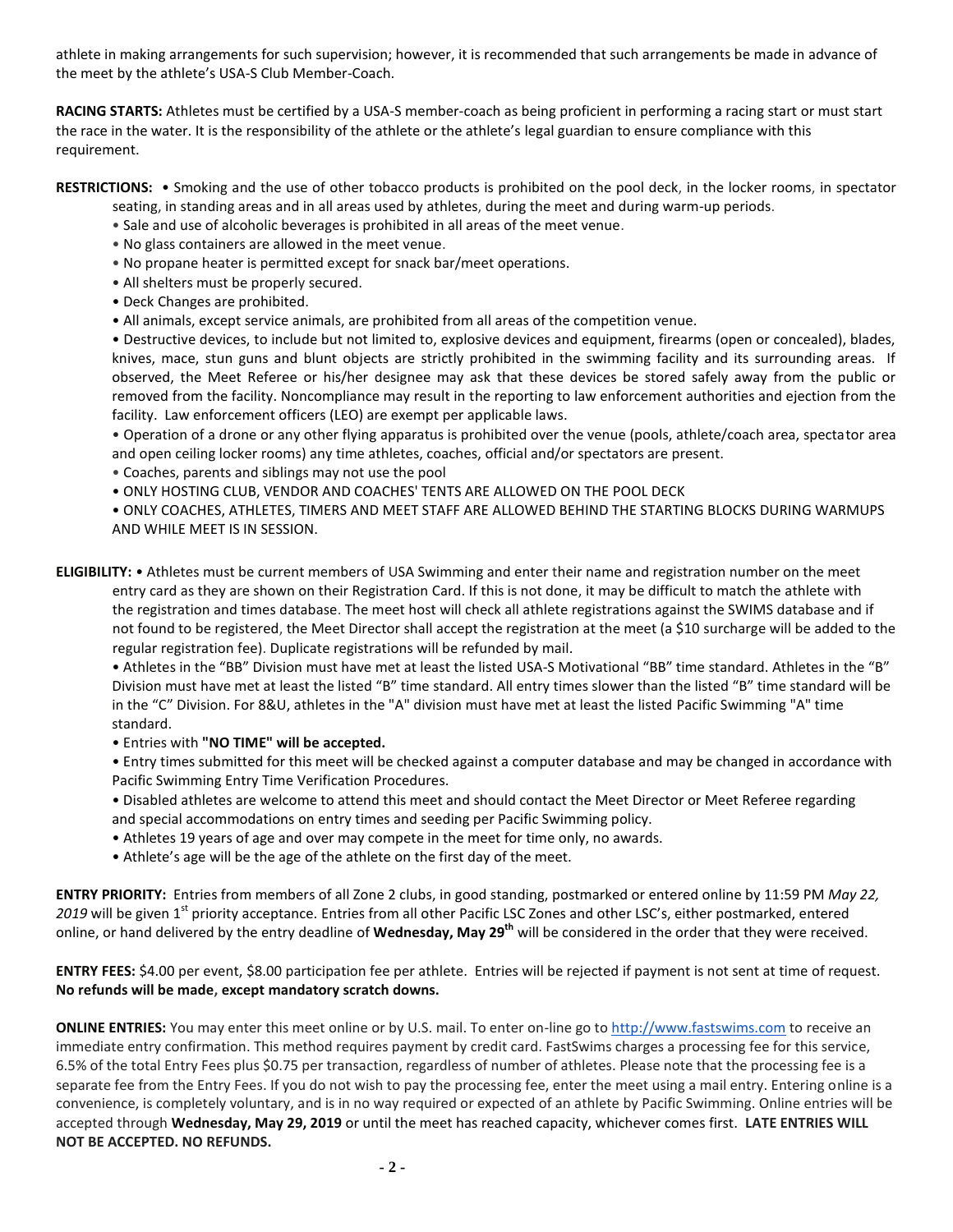**MAILED OR HAND DELIVERED ENTRIES**: Entries must be on the attached consolidated entry form. Forms must be filled out completely and printed clearly with athlete's best time. Entries must be postmarked by midnight, Monday May 27, 2019 or hand delivered by 6:30 p.m. on Wednesday, May 29, 2019. No late entries will be accepted. Requests for confirmation of receipt of entries should include a self-addressed envelope.

### **Make check payable to:** O.C.P.P.

**Mail/Hand Deliver entries to:** Janet Green, 4115 Oakmore Rd, Oakland, CA 94602

**CHECK-IN:** The meet will be deck seeded. Athletes must check-in at the Clerk-of-Course. No event shall be closed more than 30 minutes before the scheduled start of the session. Close of check-in for all individual events shall be no more than 60 minutes before the estimated time of the start of the first heat of the event. Athletes who do not check in will not be seeded and will not be allowed to compete in that event.

**SCRATCHES:** Any athletes not reporting for or competing in an individual timed final event that they have checked in for shall not be penalized.

**AWARDS:** The top 8 places will be awarded for 8 & UN, 9-10, 11-12, 13-14 age groups in each division (C/B/BB). 8&u will be awarded in each division (PC-A, PC-B, and PC-C). All athletes achieving an "A" time for the first time will be awarded a standard "A" medal, regardless of place achieved in event. No awards will be given to athletes age 19 years or older. All Individual awards must be picked up at the meet. No awards will be mailed or distributed after the meet.

**ADMISSION:** Free. A two-day program will be available for a reasonable cost.

**SNACK BAR & HOSPITALITY:** A snack bar will be available throughout the competition. Coaches and working deck officials will be provided lunch. Hospitality will serve refreshments to timers.

**MINIMUM OFFICIALS:** The Meet Referee shall conduct an inventory of Officials and shall compare the number of athletes entered against the number of Officials that worked representing each club per day of the meet. Those clubs that have not provided sufficient Officials in a day of the meet, in accordance with the table below, will be fined \$100 per missing Official per day.

| Club athlete entered in session | <b>Trained and carded officials Required</b> |
|---------------------------------|----------------------------------------------|
| $1 - 10$                        |                                              |
| $11 - 25$                       |                                              |
| 26-50                           |                                              |
| 51-75                           |                                              |
| 76-100                          |                                              |
| Every 20 Athletes over 100      |                                              |

### **EVENT SUMMARY**

|                    |                | <b>SATURDAY</b>                  |            | <b>SUNDAY</b> |               |               |            |  |  |  |
|--------------------|----------------|----------------------------------|------------|---------------|---------------|---------------|------------|--|--|--|
| 8&under            | $9 - 10$       | $13 - 18$<br>$11 - 12$           |            | 8&under       | $9 - 10$      | $11 - 12$     | $13 - 18$  |  |  |  |
| <b>OPEN 400 IM</b> |                |                                  |            | 100 IM        | 200 IM        | 200 IM        | 200 IM     |  |  |  |
| <b>25 Flv</b>      | <b>100 Flv</b> | <b>200 Flv</b><br><b>100 Flv</b> |            | 50 Breast     | 100 Breast    | 200 Breast    | 200 Breast |  |  |  |
| 25 Back            | 50 Back        | 50 Back                          | 200 Back   | 50 Back       | 100 Back      | 100 Back      | 100 Back   |  |  |  |
| 25 Breast          | 50 Breast      | 50 Breast                        | 100 Breast | <b>50 Fly</b> | <b>50 Fly</b> | <b>50 Flv</b> | 200 Free   |  |  |  |
| 50 Free            | 50 Free        | 100 Free                         | 100 Free   | 100 Free      | 100 Free      | 200 Free      |            |  |  |  |
| 25 Free            | 100 IM         | 50 Free                          | 50 Free    |               |               |               |            |  |  |  |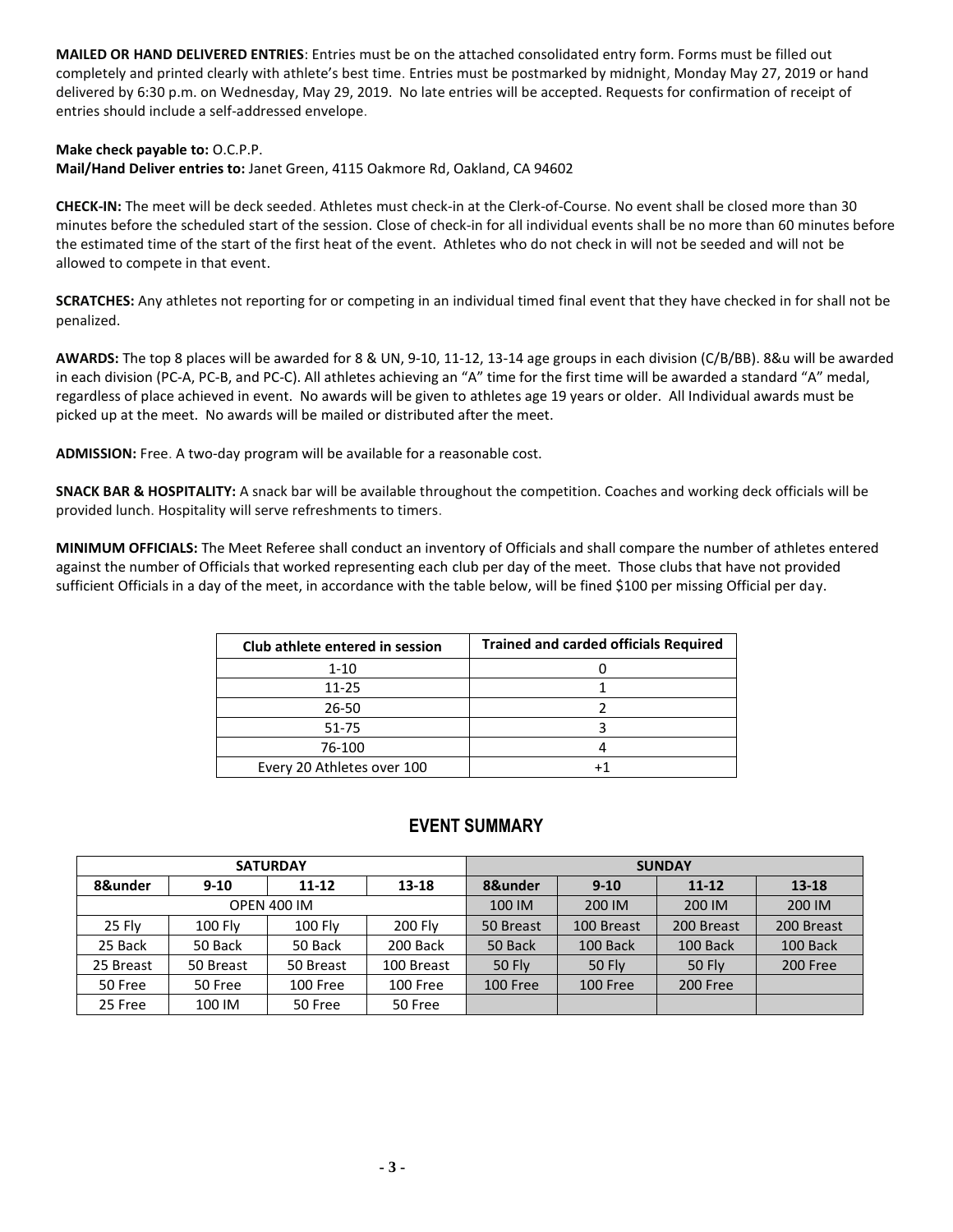# **MEET EVENT SUMMARY**

|                               | Saturday, June 8th |                              | Sunday, June 9th              |                                 |
|-------------------------------|--------------------|------------------------------|-------------------------------|---------------------------------|
| <b>GIRLS</b><br><b>EVENT#</b> | <b>EVENTS</b>      | <b>BOYS</b><br><b>EVENT#</b> | <b>GIRLS</b><br><b>EVENT#</b> | <b>EVENTS</b>                   |
| 1                             | <b>OPEN 400 IM</b> | $\mathbf{2}$                 | 41                            | 13&up 200 IM                    |
| 3                             | 11-12 100 Fly      | 4                            | 43                            | 11-12 200 IM                    |
| 5                             | 9-10 100 Fly       | 6                            | 45                            | 9-10 200 IM                     |
| 7                             | 8&un 25 Fly        | 8                            | 47<br>49                      | 8&un 100 IM<br>11-12 200 Breast |
| 9                             | 13&up 200 Fly      | 10                           | 51                            | 9-10 100 Breast                 |
| 11                            | 11-12 50 Back      | 12                           | 53                            | 8&un 50 Breast                  |
| 13                            | 9-10 50 Back       | 14                           | 55                            | 13&up 200 Breast                |
| 15                            | 8&un 25 Back       | 16                           | 57                            | 11-12 100 Back                  |
| 17                            | 13&up 200 Back     | 18                           | 59                            | 9-10 100 Back                   |
| 19                            | 11-12 50 Breast    | 20                           |                               |                                 |
| 21                            | 9-10 50 Breast     | 22                           | 61                            | 8&un 50 Back                    |
| 23                            | 8&UN 25 Breast     | 24                           | 63                            | 13&up 100 Back                  |
| 25                            | 13&up 100 Breast   | 26                           | 65                            | 11-12 50 Fly                    |
| 27                            | 11-12 100 Free     | 28                           | 67                            | 9-10 50 Fly                     |
|                               |                    |                              | 69                            | 8&un 50 Fly                     |
| 29                            | 9-10 50 Free       | 30                           | 71                            | 13&up 200 Free                  |
|                               | 8&un 50 Free       |                              |                               |                                 |
| 31                            | 13&up 100 Free     | 32                           | 73                            | 11-12 200 Free                  |
| 33                            | 11-12 50 Free      | 34                           | 75                            | 9-10 100 Free                   |
| 35                            | 9-10 100 IM        | 36                           |                               |                                 |
| 37                            | 8&un 25 Free       | 38                           | 77                            | 8&un 100 Free                   |
| 39                            | 13&up 50 Free      | 40                           |                               |                                 |

|                                        | Saturday, June 8th |               |    |               | Sunday, June 9th |               |  |  |  |
|----------------------------------------|--------------------|---------------|----|---------------|------------------|---------------|--|--|--|
| <b>IRLS</b>                            | <b>EVENTS</b>      | <b>BOYS</b>   |    | <b>GIRLS</b>  | <b>EVENTS</b>    | <b>BOYS</b>   |  |  |  |
| ENT#                                   |                    | <b>EVENT#</b> |    | <b>EVENT#</b> |                  | <b>EVENT#</b> |  |  |  |
| $\mathbf{1}$                           | <b>OPEN 400 IM</b> | $\mathbf{2}$  |    | 41            | 13&up 200 IM     | 42            |  |  |  |
| $\overline{\mathbf{3}}$                | 11-12 100 Fly      | 4             |    | 43            | 11-12 200 IM     | 44            |  |  |  |
| $\overline{\mathbf{5}}$                | 9-10 100 Fly       | 6             |    | 45            | 9-10 200 IM      | 46            |  |  |  |
| $\overline{7}$                         | 8&un 25 Fly        | 8             |    | 47            | 8&un 100 IM      | 48            |  |  |  |
|                                        |                    |               |    | 49            | 11-12 200 Breast | 50            |  |  |  |
| $\overline{9}$                         | 13&up 200 Fly      | 10            |    | 51            | 9-10 100 Breast  | 52            |  |  |  |
| 11                                     | 11-12 50 Back      | 12            |    | 53            | 8&un 50 Breast   | 54            |  |  |  |
| 13                                     | 9-10 50 Back       | 14            |    | 55            | 13&up 200 Breast | 56            |  |  |  |
| 15                                     | 8&un 25 Back       | 16            |    | 57            | 11-12 100 Back   | 58            |  |  |  |
| 17                                     | 13&up 200 Back     | 18            |    | 59            | 9-10 100 Back    | 60            |  |  |  |
| 19                                     | 11-12 50 Breast    | 20            | 61 |               | 8&un 50 Back     | 62            |  |  |  |
|                                        | 9-10 50 Breast     | 22            |    |               |                  |               |  |  |  |
|                                        | 8&UN 25 Breast     | 24            |    | 63            | 13&up 100 Back   | 64            |  |  |  |
|                                        | 13&up 100 Breast   | 26            |    | 65            | 11-12 50 Fly     | 66            |  |  |  |
| 21<br>23<br>25<br>27<br>11-12 100 Free | 28                 |               | 67 | 9-10 50 Fly   | 68               |               |  |  |  |
|                                        |                    |               | 69 | 8&un 50 Fly   | 70               |               |  |  |  |
| 29                                     | 9-10 50 Free       | 30            |    | 71            | 13&up 200 Free   | 72            |  |  |  |
|                                        | 8&un 50 Free       |               |    |               |                  |               |  |  |  |
| 31                                     | 13&up 100 Free     | 32            |    | 73            | 11-12 200 Free   | 74            |  |  |  |
| 33                                     | 11-12 50 Free      | 34            |    | 75            | 9-10 100 Free    | 76            |  |  |  |
| 35                                     | 9-10 100 IM        | 36            |    |               |                  |               |  |  |  |
| 37                                     | 8&un 25 Free       | 38            |    | 77            | 8&un 100 Free    | 78            |  |  |  |
| 39                                     | 13&up 50 Free      | 40            |    |               |                  |               |  |  |  |

# **All Time standards are located on the Pacific Swimming Website:**

[http://www.pacswim.org/page/times\\_standards.shtml](http://www.pacswim.org/page/times_standards.shtml)